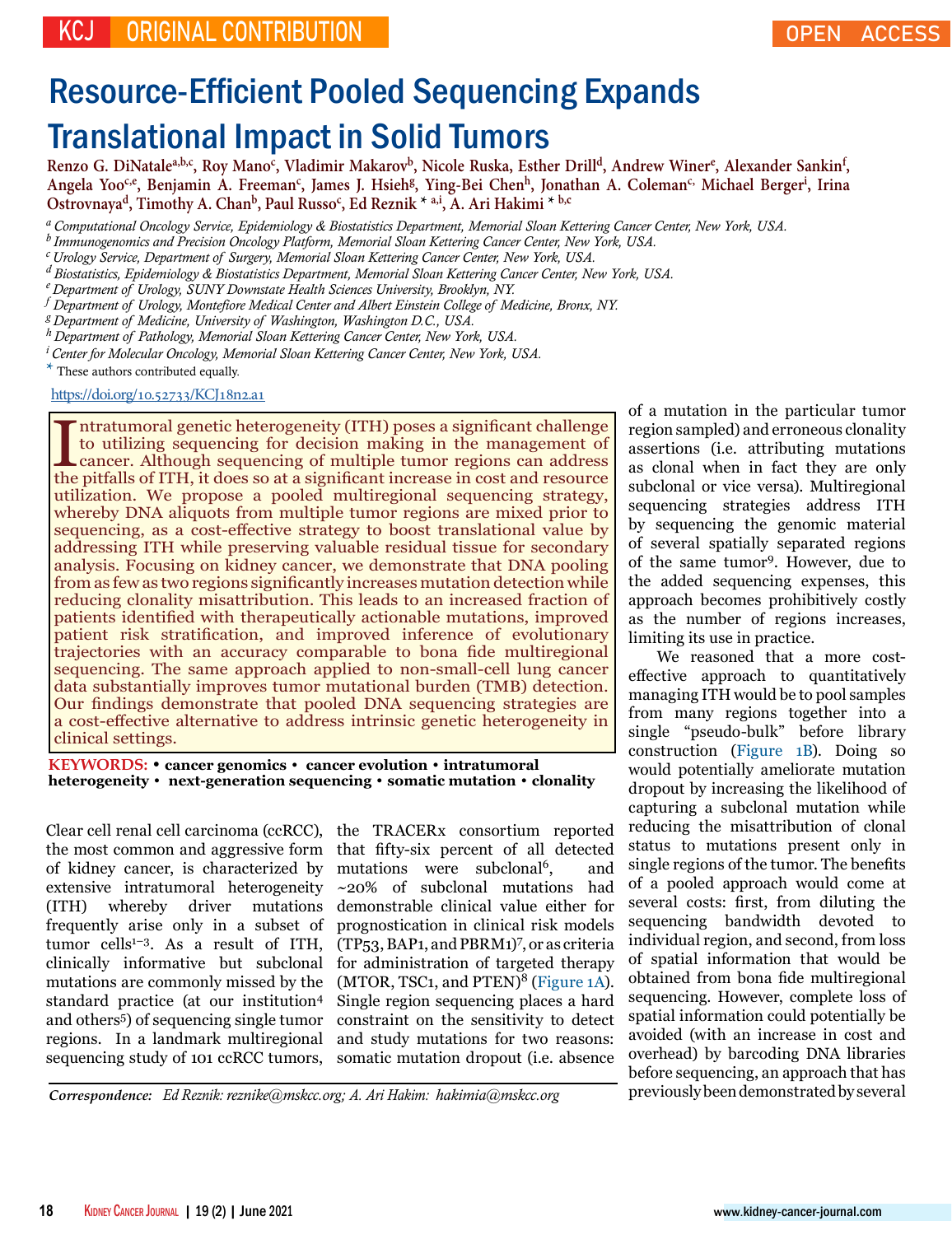

**Tissue** 



**E**

**Mutation dropout**



**Clonality misattribution**



Figure 1 legend on next page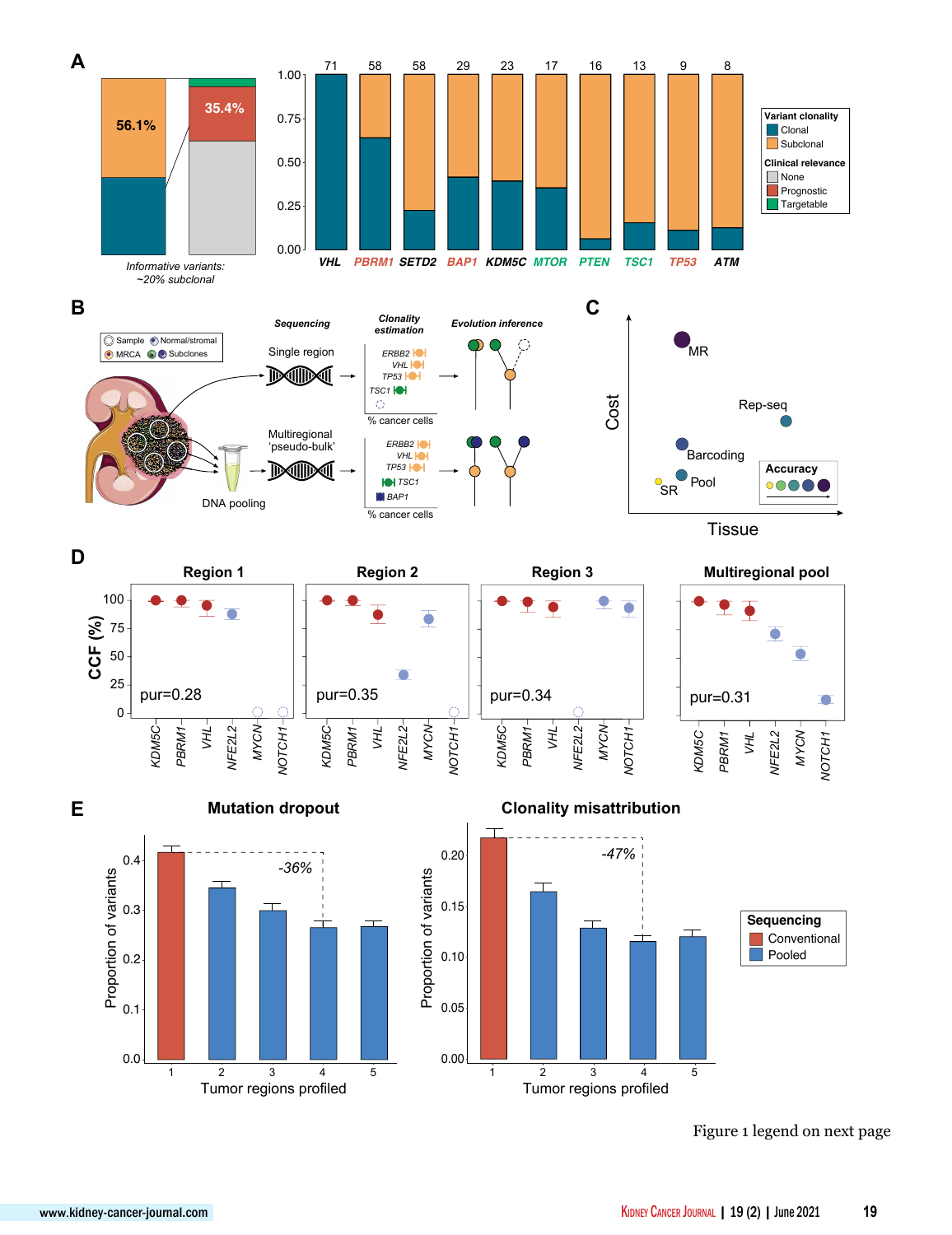investigators<sup>10</sup>. Furthermore, pooling of tumor regions preserves precious tumor tissue which could be used for further molecular, immunohistochemical, or other profiling, and therefore is a material-efficient alternative to fully unbiased representative sequencing<sup>11</sup>. Direct pooling of DNA samples thus represents a flexible, cost-efficient middle-ground strategy that can be readily implemented into current pipelines without requiring additional expertise or reagents (Figure 1C).

We examined the feasibility of pooled sequencing using a deep, targeted clinical sequencing platform. For each of six ccRCC tumors, six spatially discrete regions were selected and pooled into a single sample. In parallel, we sequenced separate aliquots of the same tumor regions to standard depth, generating a ground-truth set of variant calls (Figure 1D and Supplementary figure 1a). One case (RCC006) had no variants identified in any region and was not included in the mutational analysis (Supplementary table 1, 2). Multiregional pooled sequencing of six regions at an average depth of ~900x (150x/region) resulted in a mutation dropout rate of 4.3% (1/23 variants) and a clonality error rate of 4.5% (1/22 variants) (Supplementary figure 2a). Compared to single region profiling, pooled multi-regional sequencing showed a 12% lower dropout rate (95% CI: 2.0 - 22.4%, Welch t-test, p=0.02) and a 13% lower clonality error rate (95% CI: 1.2 - 24.9%, Welch t-test, p=0.03) (Supplementary Figure 2b). Reduction in clonality misattribution was robust with the chosen cancer-cell fraction (CCF) threshold, with an estimated Matthew's correlation coefficient (MCC) of 0.73 (with +1 indicating perfect prediction and -1 complete

2c, d). Notably, all the mutations missed/misclassified were present in the tumor with the highest regional variability in purity (RCC004, with a variance 5-fold higher than the average, σ2= 0.05 vs 0.01), and none of the pooled samples had purity estimates below our quality threshold (compared to 14%, or 5/36, of the regions profiled separately). These findings demonstrate an additional potential advantage of pooled sequencing, i.e. the possibility to reduce sample failure rates during clinical sequencing.

To validate our findings and further assess the utility of this sequencing strategy, we analyzed multiregional sequencing data from the TRACERx consortium. The validation cohorts consisted of 101 individuals with a ccRCC diagnosis (median, 8 tumor regions range, 2-75) profiled with a sequencing panel targeting 110 cancer genes at a median depth of 612x (range, 105–1,520x) (TRACERx RCC cohort,6), and 100 patients with non-small cell lung cancer (TRACERx NSCLC cohort), profiled with exome sequencing at a median depth of 431x (range 83-986x) for tumor regions and 415x (range 107-765x) for the matched germline (median, 3 tumor regions, range  $2-8$ <sup>12</sup> (Supplementary table 3). From our data, we confirmed that tumor purity estimates in DNA pools were predictable in silico to high accuracy using tumor purity from single regions (Supplementary figure 2e) Next, we simulated pooled sequencing in the TRACERx data (at equivalent depth to single-region sequencing) using a bootstrapping procedure (see Methods). Outcomes were then calculated on each random sample and averaged to produce region-number-specific estimates.

Pooled sequencing substantially disagreement) (Supplementary figure decreased mutation dropout relative to

single region profiling, even with the addition of just a single region (17% decrease in dropout with a pool of two regions). Similarly, we observed that this approach significantly improved our ability to correctly assign clonality to observed mutations, with a 24% drop in clonality assignment error with the addition of a single region to a pool (Figure 1E). When evaluating these same outcomes at the patient level (i.e. proportion of individuals with at least one variant dropped/misclassified), we observed that pooled sequencing with a single additional region would result in a 14% decrease in both the number of patients subject to mutation dropout and the number affected by misattribution of clonality (Supplementary figure 3b, d). Consistent with the rarity of spatially-delimited low-allele-frequency mutations in ccRCC (arising in cancer genes), we observed a negligible number of false-negative mutation calls with a higher number of regions (Figure 2A). No differences were observed between tumor pools of four regions and those with higher numbers when evaluating their reliability when attributing mutation clonality, however, this result was found specific to the tumor type context (Supplementary figure 4a, b).

Importantly, because the financial cost of next-generation sequencing (NGS) assays is dominated by sequencing costs (i.e. related to library size due to depth and breadth) rather than sample processing and genomic material extraction, obtaining DNA from multiple regions and mixing them into a single pseudo-bulk would result in minimal additions to the total cost (Supplementary Figure 5a). Given that our direct pooling approach requires no additional reagents (nor modifications to the computational infrastructure), it occupies a flexible middle ground

**Figure 1 | Intratumoral mutational heterogeneity in renal cell carcinoma can be overcome with pooled sequencing. A.**Variants identified in the TRACERx RCC cohort. The clonal status and proportion of clinically relevant variants are shown (left). Top 10 most commonly-mutated genes in the TRACERx RCC cohort, by clonal status and clinical relevance (right). The numbers at the top represent the number of unique variants identified per gene in the cohort. **B.** Schematic representing the confection of tumor DNA pools. During 'Evolution inference', evolutionary trees are depicted with (right) and without (left) spatial resolution. **C.** Schematic comparing resource requirements and accuracy across different sequencing approaches. MR: conventional multi-regional sequencing, SR: single-region sequencing. **D.** Variant cancer-cell fraction (CCF) identified in three separate tumor regions and its corresponding multiregional DNA pool. Results are shown in percentages relative to the total number of cancer cells in the sample. E. Dropout (left) and clonality misattribution estimates (right) from the in silico analysis performed on the TRACERx RCC cohort are shown for conventional and pooled sequencing (red and blue bars, respectively). Average event-level results are shown with their 95% confidence intervals (error bars) calculated across 100 simulation.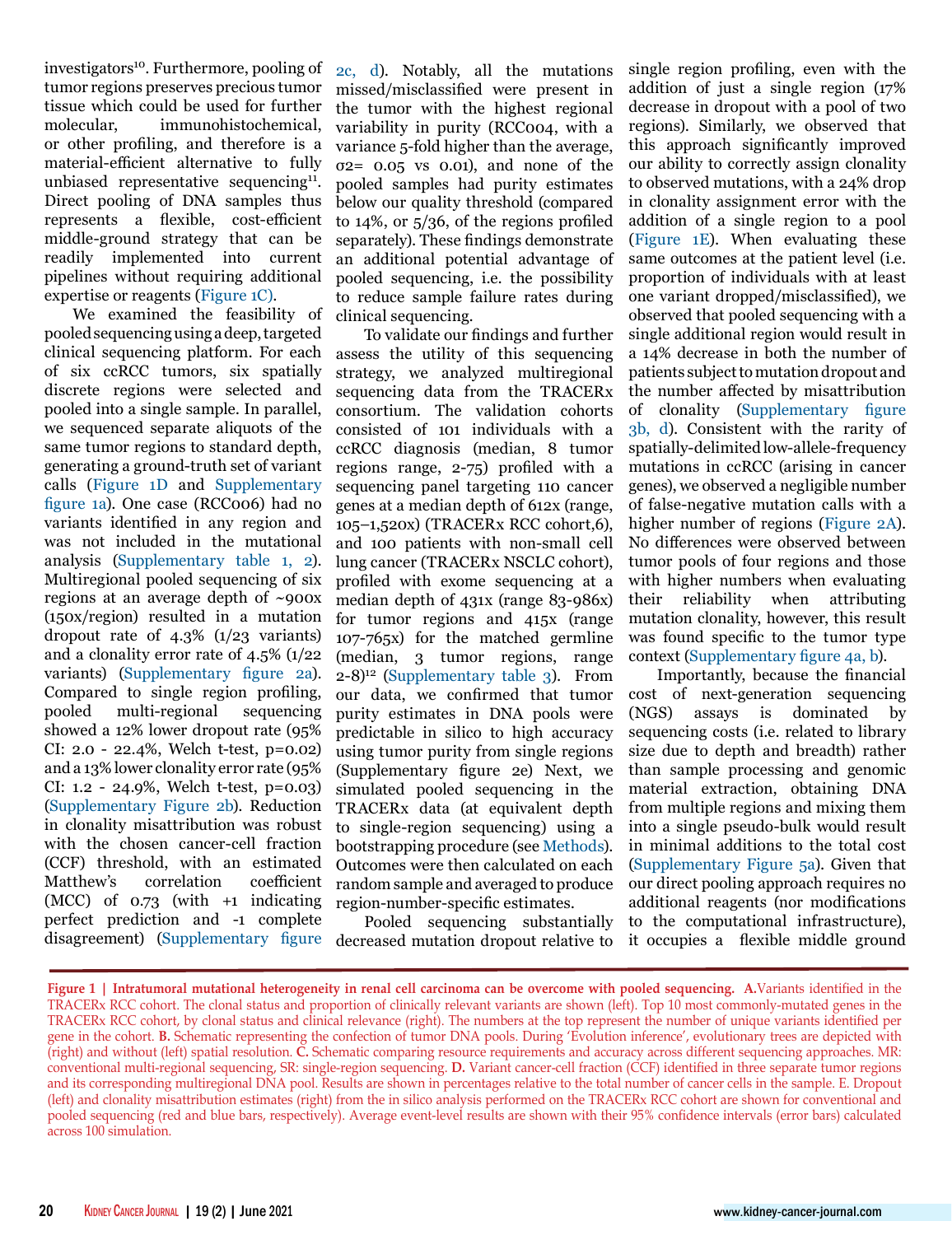

**Figure 2** | Translational value of pooled sequencing. A. MCC estimates used to evaluate the optimal number of regions to pool (top) and the optimal range of CCF thresholds to define clonality (bottom). **B.** Cost-effectiveness analysis of the dropout and clonality error rates (at the tumor-level) between conventional and pooled multiregional assessment. Results are shown for increasing numbers of tumor regions relative to the cost-effectiveness of a single tumor region (ratio=1). **C.** Proportion of patients subject to risk misattribution (left). The most-common features resulting in risk misattribution after pooling 4 regions were dropout of BAP1or TP53 variants, followed by dropout of PBRM1 variants (right). **D.** Proportion of patients with at least one targetable mutation identified (left). The most commonly missed targetable alterations in pools of 4 regions were TSC1 loss-of-function and PIK3CA activating mutations (right). **E.** Proportion of patients in which the correct molecular subtype was determined based on mutational data (left). The most commonly missed subtypes in a 4-region tumor pool are shown in the pie chart (right). F. Underestimation of tumor mutational load. Bars represent the average TMB error across all simulations (i.e. true - sample / true) and error bars its 95%CI. TMB: tumor mutational burden, MCC: Matthew's correlation coefficient, CCF: cancer-cell fraction.

sequencing and full-scale mixing of sequencing from our own institution, left-over tumor tissue<sup>10,11</sup>. We defined we compared the cost-effectiveness of a metric of cost-effectiveness as the conventional and pooled multi-regional was observed with conventional multi-

compared to bona fide multiregional Using cost estimates for targeted panel more cost-effective than single-region change in mutation dropout (or clonality) sequencing relative to single-region regional sequencing. Notably, the per tumor relative to the change in profiling. Pooled sequencing (of 2 to 4 added benefit of pooled sequencing was cost (Supplementary figure  $5\,$  b, c). tumor regions) was found to be  $~10\%$  lost when pooling 10 regions or more profiling both for mutation detection and clonality assessment, while the opposite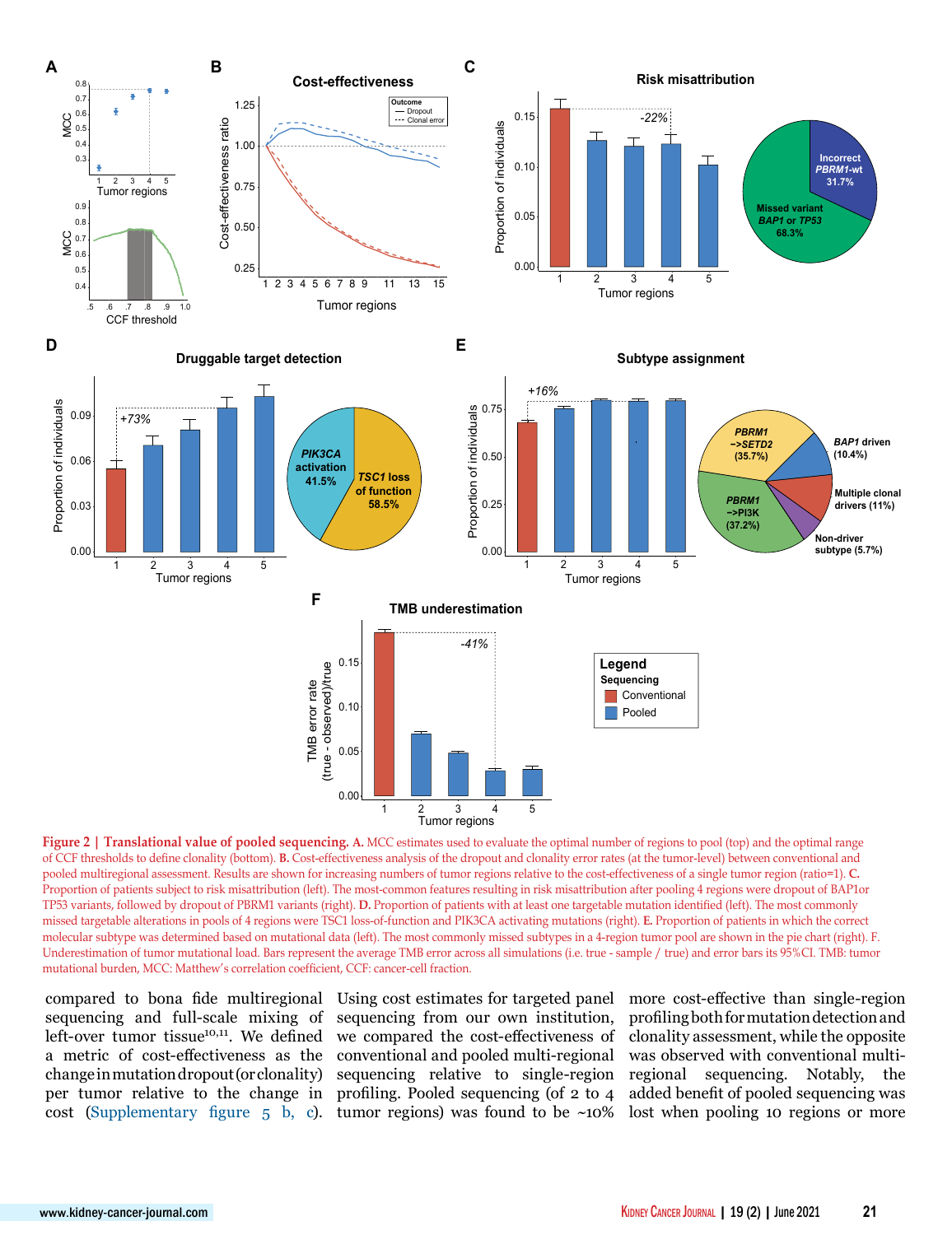# (Figure 2B).

We next examined the translational utility of pooling discrete regions of a tumor in the management of ccRCC by several metrics. In patients with metastatic ccRCC receiving firstline treatment with tyrosine kinase inhibitors, the mutation status (irrespective of clonal status) of PBRM1, BAP1, and TP53 is of prognostic significance<sup>7</sup> , and dropout of somatic variants in these genes therefore affects risk stratification. We observed that risk stratification would be affected in 10% of the TRACERx RCC patients if only a single region were sequenced. Pooled sequencing of 4 regions corrected the risk stratification in 4% of patients, effectively reducing the baseline error in risk stratification by 22% (Figure 2C). Furthermore, the presence of mutations in a subset of genes represents potential therapeutically actionable targets and/or eligibility criteria for clinical trials. Pooled sequencing (of 4 regions) significantly increased the number of patients identified with such mutations by more than 70% (from 6% to 10%) (Figure 2D).

Independent of its translational value, pooled sequencing provides a cost-effective lens onto patterns of ITH. Recent work by the TRACERx consortium in ccRCC has proposed "evolutionary subtypes" based on the presence and clonality of mutations in five genes (VHL, PBRM1, SETD2, BAP1, and PTEN). We examined our capacity to correctly assign evolutionary subtypes in pooled sequencing according to the heuristics outlined by Turajlic and colleagues<sup>6</sup>. Pooling four tumor regions increased the correct evolutionary subtype assignment by 16%, with the majority of missed subtypes corresponding to the 'PBRM1  $\rightarrow$ PI3K' and 'PBRM1 $\rightarrow$ SETD2' subtypes, with relatively good outcomes (Figure 2E). Pooled sequencing thus represents a potential strategy for the interrogation of subclonal mutational diversity and inference of evolutionary trajectories, which have further implications for patient outcomes.

Finally, we explored the

translational value of pooled sequencing sequencing, providing an extra degree of in the context of an entirely different disease and sequencing platform. In a cohort of 100 NSCLC patients from the TRACERx consortium, we evaluated in silico the utility of pooled sequencing in accurately quantifying tumor mutation burden (TMB); this measure is employed as a biomarker for response to immunotherapy in this disease. While single region sequencing underestimates total tumor mutation burden by nearly 20%, the addition of a single region to a DNA pool reduced this effect by 41% (Figure 2F). Since the clonality of neoantigens is an emerging determinant of  $T$  cell immunoreactivity<sup>13</sup>, and given that TMB and neoantigen load are highly correlated<sup>14</sup>, accurate assessment of mutation burden with multiregional approaches may improve prognostication in the context of immunotherapy for NSCLC. However, the ability of a clonality-aware TMB measure to predict response to immune-checkpoint blockade will need to be evaluated in this context, as it is currently optimized to the single region setting<sup>15</sup>.

Intratumoral heterogeneity is a fundamental hurdle in the genomicallyinformed delivery of care to cancer patients. In ccRCC, such heterogeneity is so pervasive that it confounds the accurate identification of the small set of driver mutations of therapeutic relevance. Our proposed approach of direct pooled DNA sequencing from several tumor regions overcomes some of these issues at a fraction of the cost of bona fide multiregional profiling; and it does so without excess use of precious tissue material, preserving it for subsequent profiling studies. Pooling thus represents a viable and cost-effective strategy to overcome ITH during clinical sequencing. Importantly, the overhead costs for both single region and pooled sequencing, including sample acquisition, data handling, storage, and analysis, are largely the same, as the size of the sequencing library remains identical. Furthermore, multiregional DNA pooling allows for the inclusion of additional processing steps before

flexibility when adjusting this approach to different clinical scenarios. Finally, by mixing regions of variable purity, we also envision that pooled sequencing may ameliorate the  $\sim 3\%$  of tumor samples  $(\sim 300/10,000$  per year total) which currently fail clinical sequencing at our institution due to excessively low tumor purity, thus increasing resource utilization efficiency<sup>16</sup>.

Our current analysis is limited to single nucleotide variants and indels. However, copy number variants (CNVs) could be similarly evaluable by pooled sequencing. However, the relatively low density of heterozygous SNPs tiling the genome in targeted sequencing platforms renders the attribution of clonality to CNVs extremely challenging9. One might speculate that ongoing refinement of targeted sequencing panels or the use of broader panels could create new opportunities for copy-number analysis from pooled sequencing.

Although sequencing technologies have greatly expanded our knowledge of the molecular mechanisms behind the development and progression of RCC, these discoveries have yet to be translated into tangible clinical benefits during treatment selection or prediction of therapy response. However, it is unclear if this lack of clinical applicability is indeed inherent to the biology of the disease or a result of pervasive sampling biases in past genomic studies that have profiled a single tumor region. Therefore, it is imperative to expand on these initiatives and consider novel sequencing strategies that allow for multi-region assessment of heterogeneous tumors.

# **SUPPLEMENTAL INFORMATION**<br>Any supplementary information

Any supplementary including supplementary figures and supplementary tables, legends, materials and methods, source data and extended data can be found online at https://doi.org/10.52733/KCJ18n2.a1

### **DATA AVAILABILITY**

All the processed data and statistical code needed to reproduce the findings in this study have